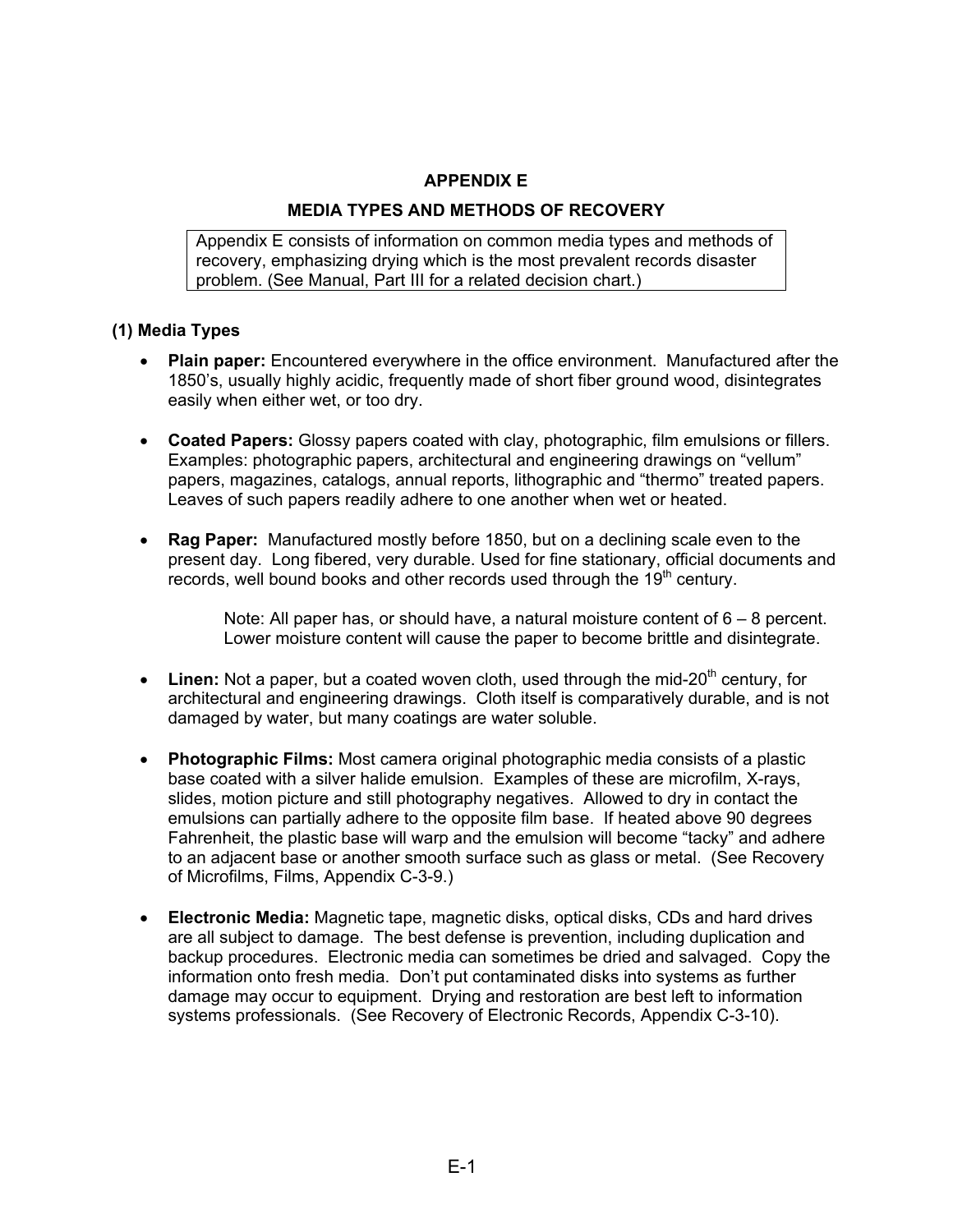# **(2) Drying Methods:**

There are six commonly used drying methods and processes, each with an array of advantages and disadvantages. Some are preferable for drying specific type of media than others. (See Manual Part III for Decision Chart.)

### **Interleaving:**

- **Description**: Document or book leaves are separated and then interleaved with absorbent paper, such as blotter paper or blank newsprint, then weighted. The absorbent paper draws moisture from the wet records. The absorbent should be replace about every 30 minutes until the documents are dry.
- **Preferred** for small quantities of moderately wet paper materials, photos and claycoated papers.
- **Advantages**: Can be done by agency staff and/or volunteers locally, in almost any available space with normal room conditions, 70-75 Fahrenheit, 50-55 percent RH. Easy to monitor. Materials stay "at home" and are accessible for reference. No overdrying and limits warping. Considered low-cost.
- **Disadvantages**: Labor intensive. High mold potential.

#### **Air Drying:**

- **Description**: Documents are backed with absorbent material and spread out on tables or placed in sorters to dry.
- **Preferred** for small quantities of moderately wet paper materials.
- **Advantages**: Can be done by agency staff and/or volunteers locally, in almost any available space with normal room conditions, 70-75° Fahrenheit, 50-55 percent RH. Easy to monitor. Materials stay "at home" and are accessible for reference. No overdrying. Considered low-cost.
- **Disadvantages**: Labor intensive. Requires large space and tables or shelves. High mold potential. Leaves are often warped and distorted and require flattening.

Note: Interleaving and air drying are the oldest and most commonly used methods of drying. They are often thought to be the same process because they are often used simultaneously. The difference is that interleaving depends on absorption as the primary means of drying, while air drying depends on air circulation as the primary means. These methods are described in further detail in Appendix C-3-6.

## **Desiccant Drying:**

• **Description**: Initially used for drying out buildings, holds of ships and large containers. Employs large desiccant dehumidifiers that pump air into an area under specific air velocity, temperature and humidity (75-80° Fahrenheit, 20 RH), to take moisture out of the air, and, by evaporation, out of documents. Documents are placed on vertical wire racks to permit air circulation. Requires outside commercial firm.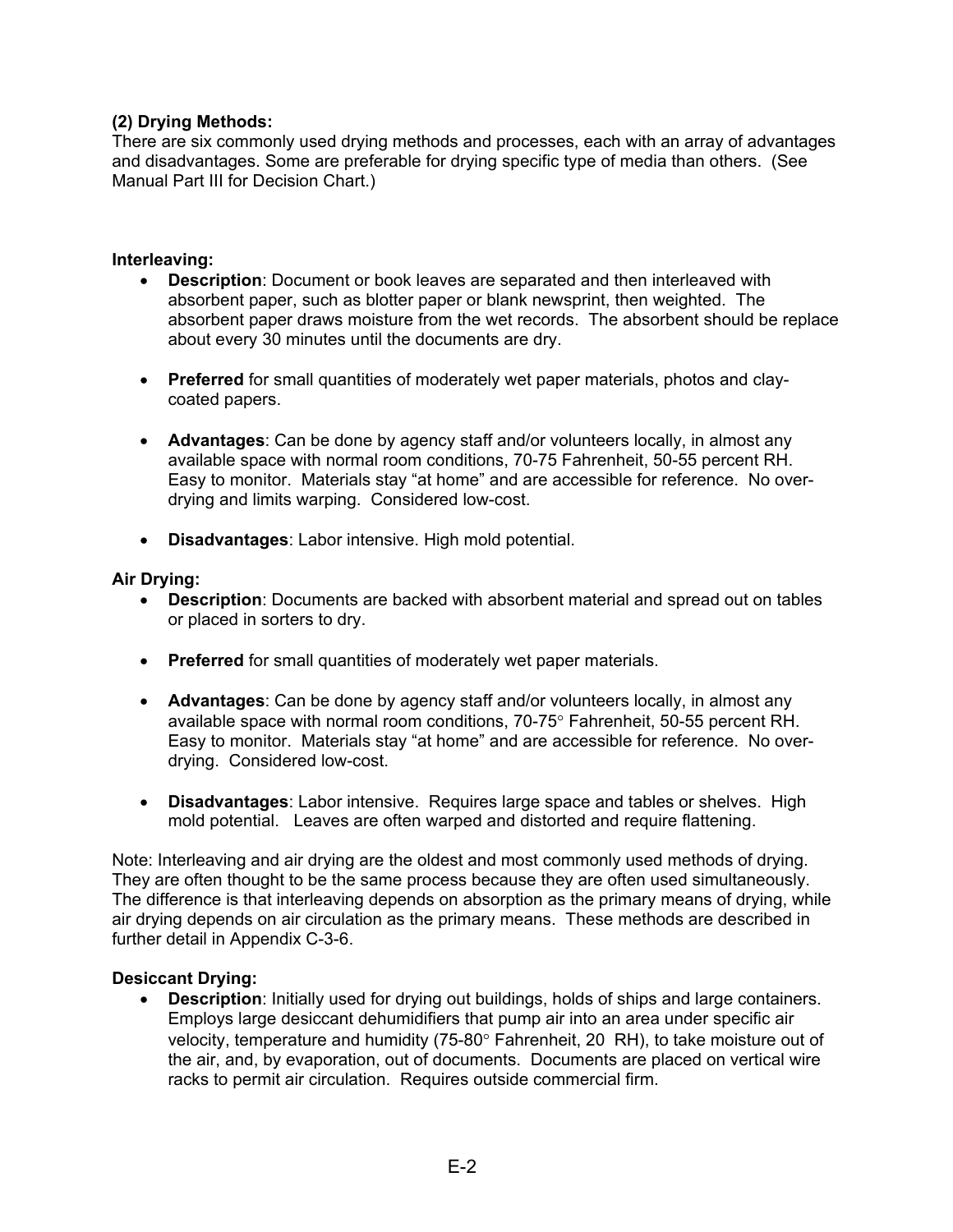- **Preferred** for large quantities of most paper materials from slight to heavy water damage. Also preferred for photographic materials.
- **Advantages**: Speed, can take as little as 20 days. Scaleable to volume. Can handle large quantities. Records are accessible for reference. No over drying. Can be set up on-site by commercial provider. Does not require cold storage stabilization due to volume.
- **Disadvantages**: Poor results with clay-coated papers. Mold may lay dormant. Considered expensive.

## **Vacuum Thermal Drying:**

- **Description**: Employs a vacuum chamber to batch dry materials at variable temperatures and vacuum levels which draws and expels moisture.
- **Preferred** for moderate quantities, and smoke damaged materials.
- **Advantages**: Effective non-chemical fumigation and smoke removal. Destroys mold. Can be done on site using portable commercial chambers.
- **Disadvantages**: Poor results with clay-coated papers. Over-drying can occur. Not suitable for saturated papers, particularly books.

**Freeze Drying:** There are three options for freeze-drying, all of which employ "sublimation." Sublimation is the process of converting H2O in its solid state (ice) directly to its gaseous state (vapor), by- passing the intermediate liquid state (water). It functions exactly like a self defrosting kitchen freezer, alternating freezing and heating to produce condensation, in combination with pressure to evacuate the vapor. The primary difference between the three is speed or rate of drying.

- 1. **Cold storage**-Primarily used for stabilizing wet materials to prevent further damage. However, it can also dry the records if left long enough, 4 to 24 months, depending on the level of saturation.
	- **Useful** for voluminous materials that are not required for extended periods of time and when funds for more costly methods are not available
	- **Advantages**: Handles large volumes. Inexpensive. Damage stopped. Will not overdry. Readily available in many locations. (Public ports often have huge cold storage facilities.)
	- **Disadvantages**: Very Slow. Access for reference difficult.
- 2. **Freeze Drying Chambers-Large** (grocery store size) self defrosting freezers, specially engineered to achieve temperatures below -50 F to produce ice crystals quickly and rapidly bring the temperature up to near thawing to effect sublimation of ice crystals. Vapor is removed by low level negative pressure.
	- **Preferred** for wide range of materials in small quantities, not needed quickly. Will kill mold.
	- **Advantages**: Damage is stopped. Medium cost, cannot over-dry.